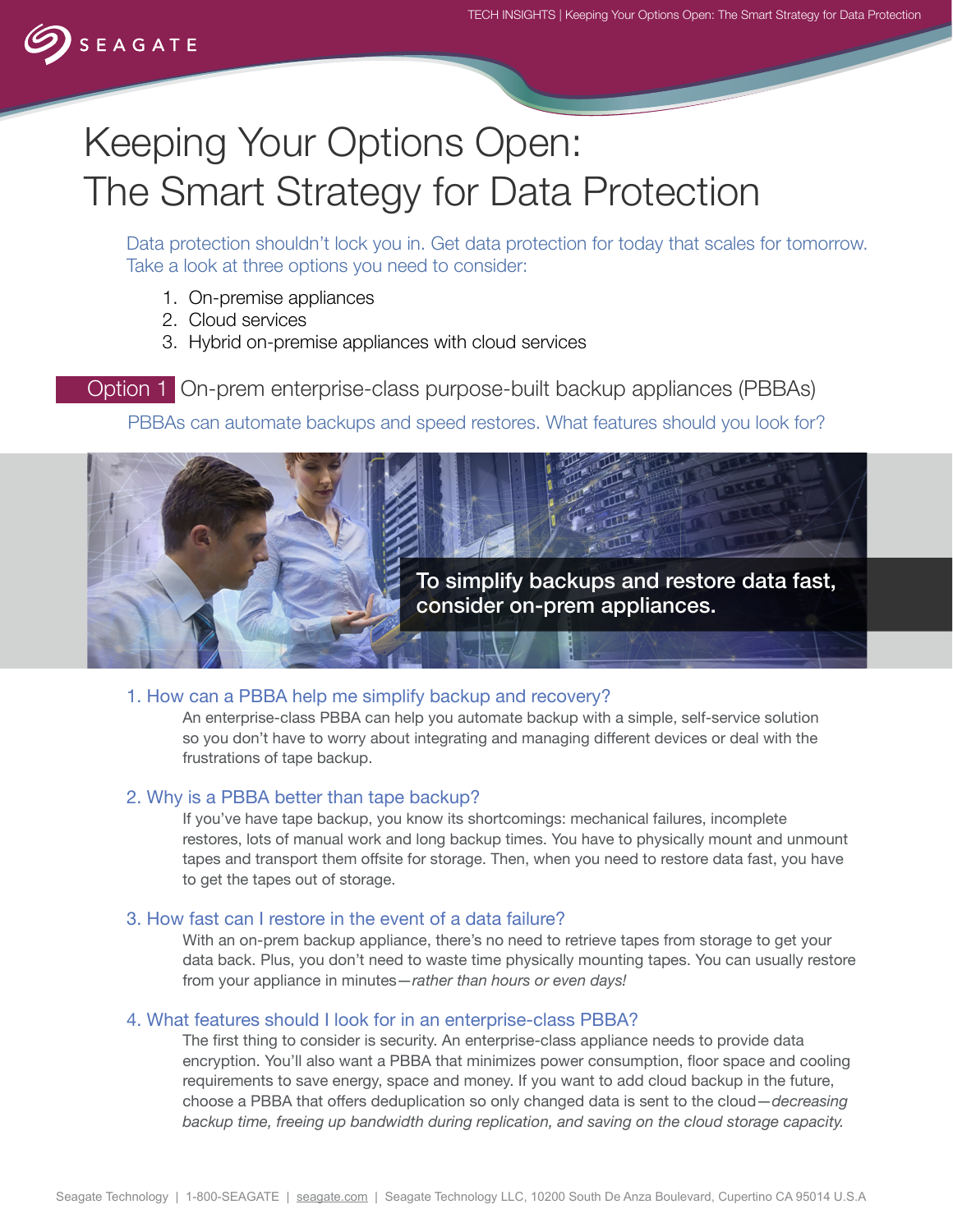

# Option 2 Cloud backup and disaster recovery (DR)

When disaster strikes, your data is safe in the cloud. Keep your business running when everything around you crashes.



## 5. Why do I need cloud backup?

The cloud provides cost-effective backup and DR, archive, query and other less critical data operations. You pay only for the capacity you need, adding more capacity as your data volume grows.

#### 6. Is my data really safe and secure in the cloud?

Your data is safe. Data can be encrypted onsite, in transit and at rest in the cloud—while you control the encryption keys. Next, insist on an SSAE 16-certified data center, the gold standard for security. Finally, if your organization requires dedicated space, you can get it. If you don't need that level of security, consider lower-cost colocation.

#### 7. Can I simplify upgrades as the data volumes grow?

Make sure your solution scales painlessly as data expands. Look for a cloud provider that provides scale-up architecture to add capacity to the same unit or scale-out architecture designed to add devices without disruption. "Clustering" allows you to add an appliance to a cluster and manage the entire cluster as a single vault via one management console.

#### 8. What happens if a disaster takes out my onsite systems?

If a major disaster takes out your local data center, your organization can operate from the cloud without significant downtime (less than an hour with a 1-hour SLA) until you get your local systems up again.

> Choose the best solution for your environment today, keeping an eye on the future. As your needs change and expand, make sure you have a vendor like Seagate EVault that can grow with you every step of the way.